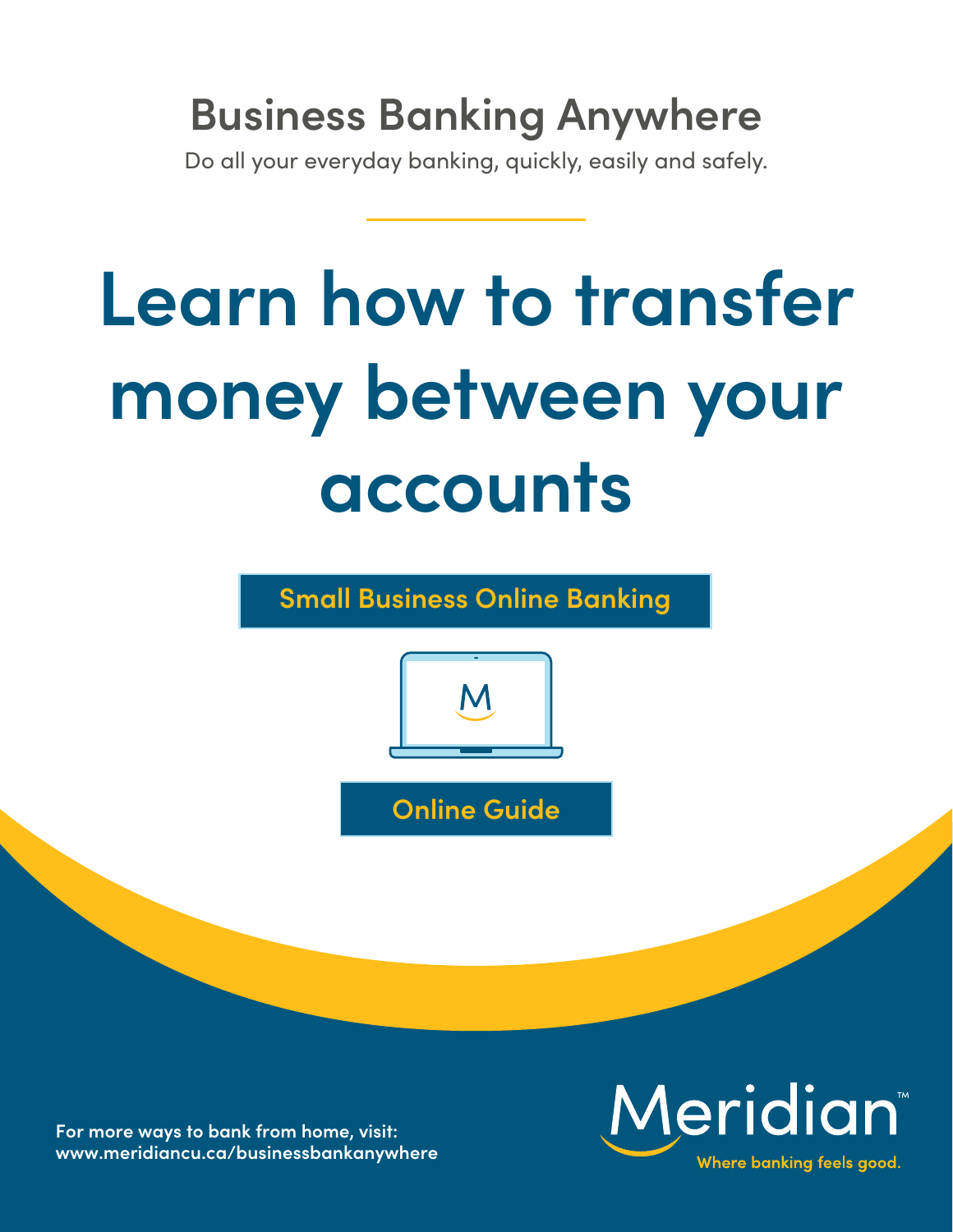#### **Step 1: Go to the Transfers tab**

Once you have signed in to online banking, click the *Transfers* tab.

| <b>BUSINESS</b><br><b>PERSONAL</b><br><b>Meridian</b> | Welcome, Joe's Fishing Shop                        | <b>Contact Us</b>                                        | X Secure Messages<br>Sign Out<br><b>Settings</b>         |
|-------------------------------------------------------|----------------------------------------------------|----------------------------------------------------------|----------------------------------------------------------|
|                                                       | <b>Bill Payments</b><br><b>Accounts</b>            | <b>Transfers</b><br><b>Alerts</b>                        | <b>Manage Users</b>                                      |
| <b>Account Summary</b>                                |                                                    |                                                          |                                                          |
|                                                       |                                                    |                                                          |                                                          |
| <b>BUSINESS</b><br><b>PERSONAL</b>                    | Welcome, Joe's Fishing Shop                        | X Secure Messages<br><b>Contact Us</b>                   | <b>Sign Out</b><br><b>Settings</b>                       |
| <b>Meridian</b>                                       | <b>Accounts</b>                                    | <b>Bill Payments</b>                                     | <b>Transfers</b><br><b>Alerts</b><br><b>Manage Users</b> |
| Make a Transfer                                       |                                                    |                                                          |                                                          |
| <b>BETWEEN ACCOUNTS</b>                               | <b>INTERAC E-TRANSFER</b>                          | <b>CAFT</b>                                              |                                                          |
| <b>Transfer Funds Between Accounts</b>                |                                                    |                                                          |                                                          |
| <b>From Account</b><br><b>Select an Account</b>       | <b>To Account</b><br>Select a "From" Account first | Date<br>Amount<br>Jun 05, 2020<br>\$ Amount<br>Recurring | $\infty$                                                 |



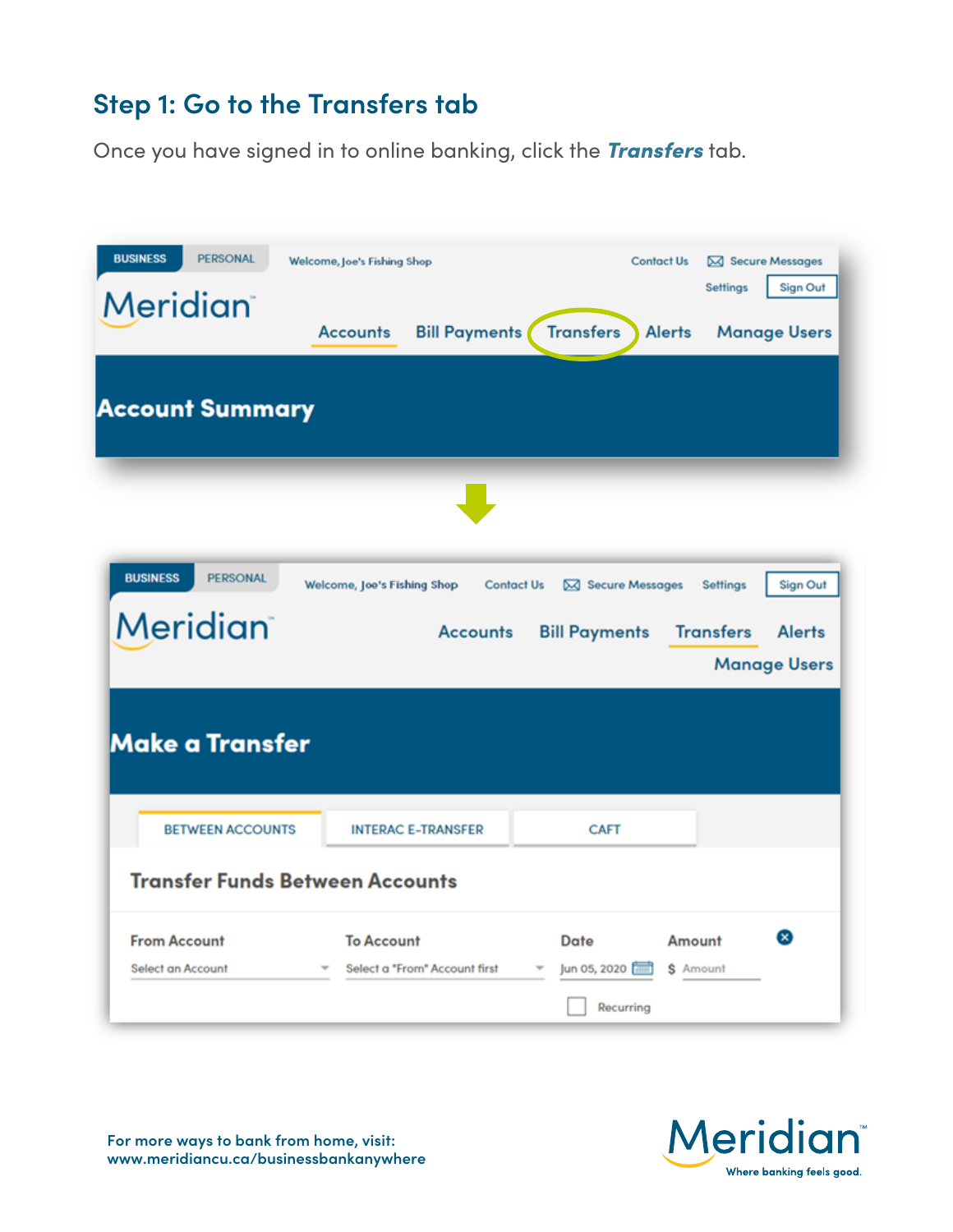#### **Step 2: Make a transfer now**

Make sure you are on the *Between Accounts* tab which will allow you to transfer money between your Meridian accounts.

Select the account that you'd like the money to come out of using the drop down list under *From Account*.

Select the account you'd like to move the money into using the drop down list under *To Account*.

Under *Date*, the date will automatically populate to today's date. To make a transfer now, leave the date as is.

Under *Amount*, type in the amount of money you want to transfer.

Click the *Next* button to continue to the next screen.



Continues on next page.

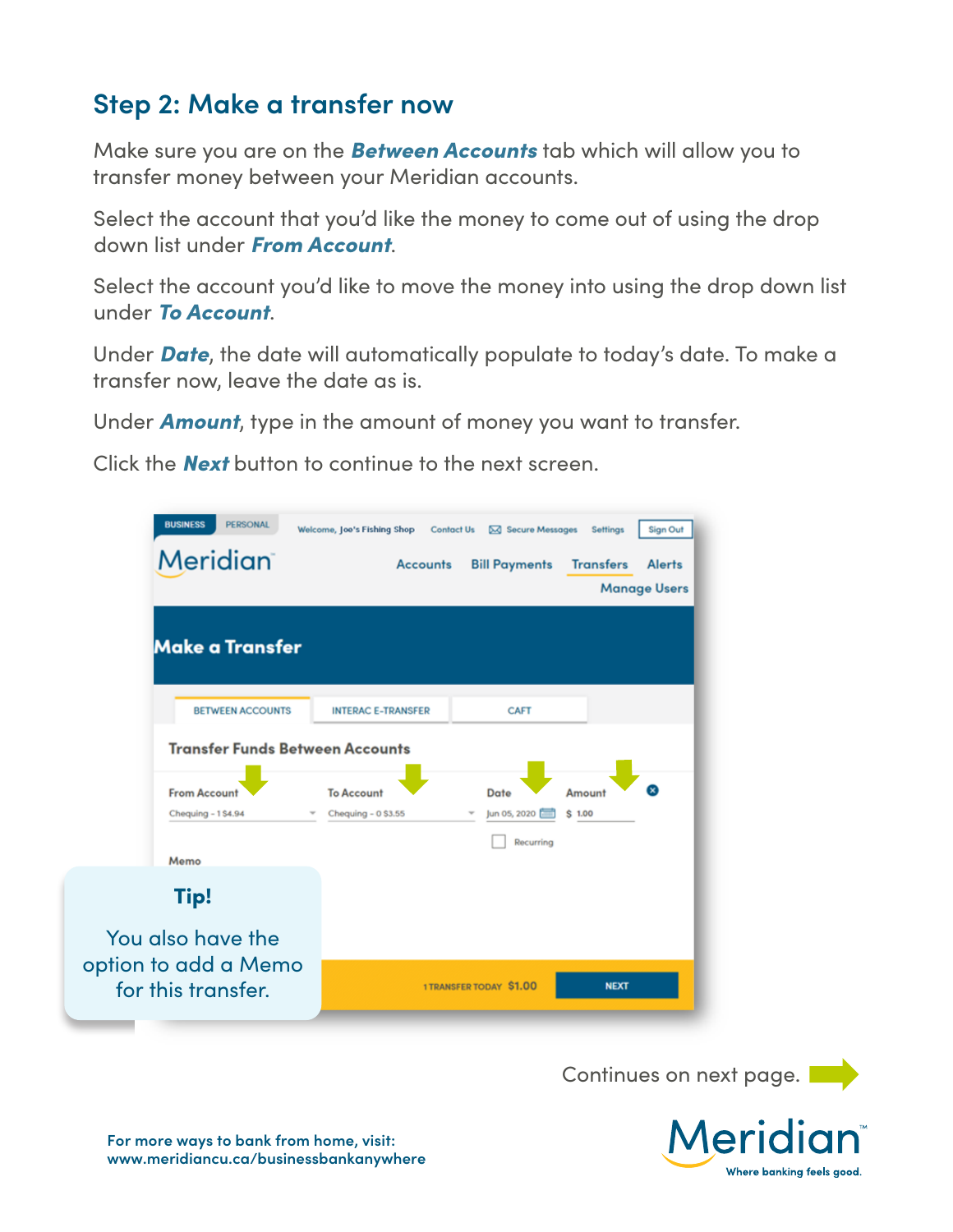## **Step 2: Make a transfer now (cont.)**

On the next screen, you can review the information you've submitted, and edit it or cancel if you wish.

If all the information is correct, click the *Submit* button to confirm this internal transfer.

| <b>Make a Transfer</b>              |                                   |                         |                  |                              |
|-------------------------------------|-----------------------------------|-------------------------|------------------|------------------------------|
| <b>Review Your Transfers</b>        |                                   |                         |                  |                              |
| <b>From Account</b><br>Chequing - 1 | <b>To Account</b><br>Chequing - 0 | Date<br>Jun 05,<br>2020 | Amount<br>\$1.00 | $\mathcal{C}$ EDIT $\otimes$ |
|                                     |                                   |                         | <b>CANCEL</b>    | <b>SUBMIT</b>                |

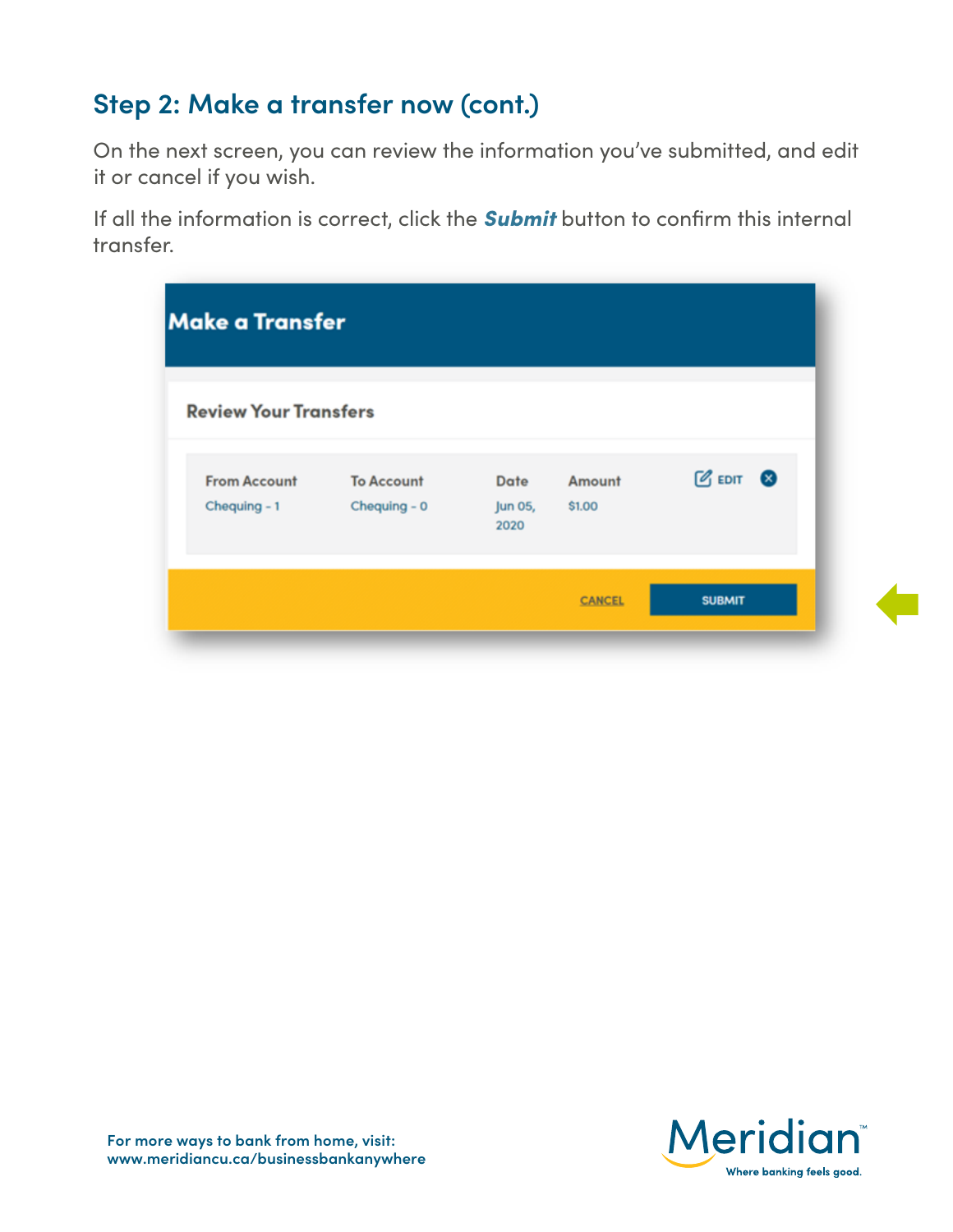## **Step 3: Set up a future-dated transfer**

To schedule a future one-time transfer, first ensure all the fields on the screen are filled in, including *From Account*, *To Account*, and *Amount*.

Under *Date*, click on the calendar icon and select a future date when you want the transfer to be made.

Click the *Next* button to continue to the next screen.

| <b>From Account</b><br>Chequing - 1 \$4.94 | <b>To Account</b><br>Chequing - 0 \$3.55<br>$\overline{\phantom{a}}$ | $\overline{\mathbf{v}}$ | Date<br>Jun 05, 2020 |            |              | Amount<br>\$ Amount |       |    | $\mathbf{x}$ |
|--------------------------------------------|----------------------------------------------------------------------|-------------------------|----------------------|------------|--------------|---------------------|-------|----|--------------|
|                                            |                                                                      |                         | $\circ$              | <b>Jun</b> |              | 2020                |       |    | $\circ$      |
| Memo                                       |                                                                      |                         |                      | SU MO TU   |              | WE TH               |       | FR | SΑ           |
| Optional (30 characters max.)              |                                                                      |                         |                      | 1.         | $\mathbb{Z}$ | $_{\rm 3}$          | 4     | 5  | 6            |
|                                            |                                                                      |                         | 7                    | 8          | 9            | 10                  | 11    | 12 | 13           |
|                                            |                                                                      |                         | 14                   | 15         | 16           | $17^{1}$            | 18    | 19 | 20           |
| <b>O</b> ADD ANOTHER TRANSFER              |                                                                      |                         | 21                   | 22         | 23           |                     | 24 25 | 26 | 27           |
|                                            |                                                                      |                         | 28                   | 29         | 30           |                     |       |    |              |

On the next screen, you can review the information you've submitted, and edit it or cancel if you wish.

If all the information is correct, click the *Submit* button to confirm this futuredated internal transfer.

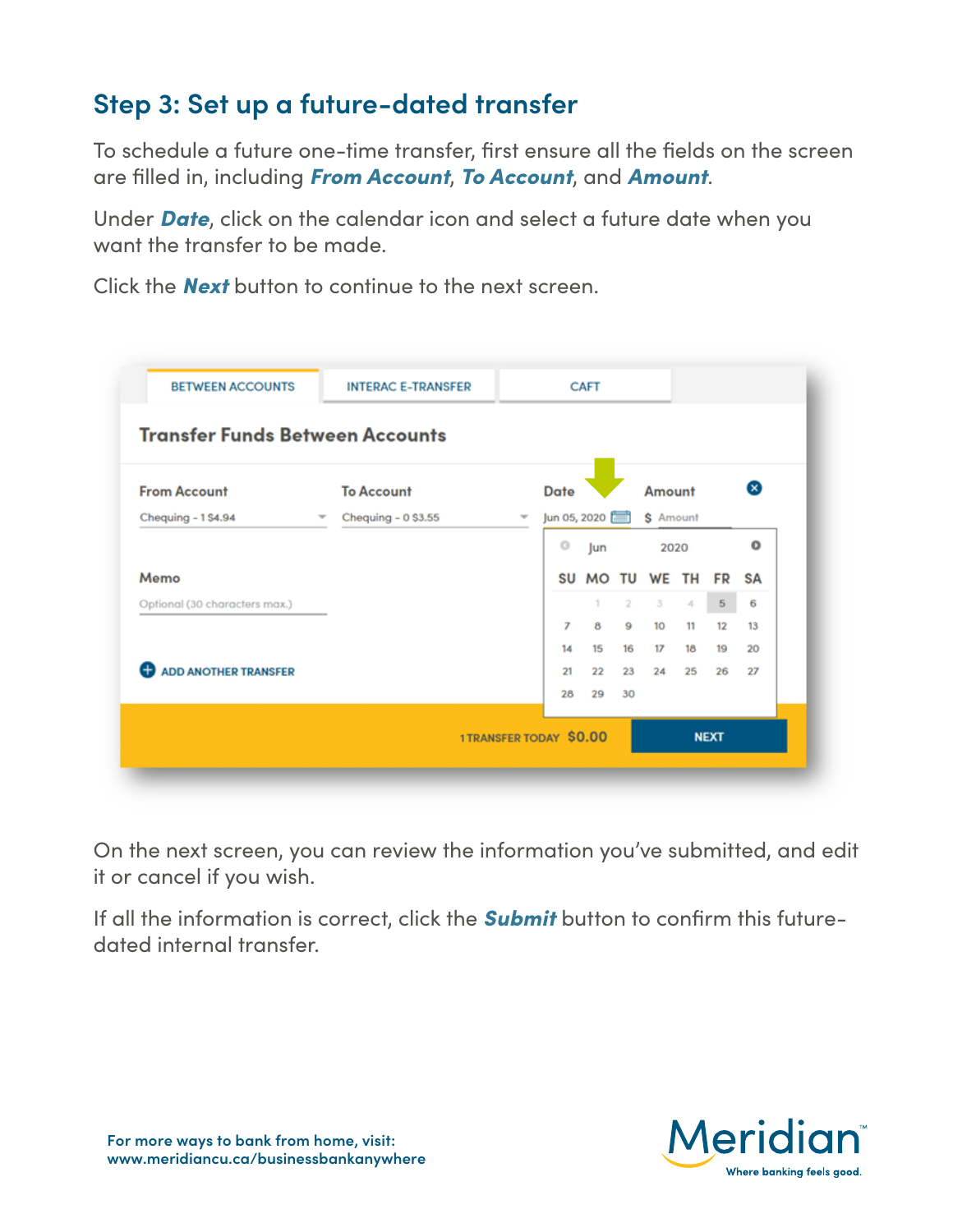#### **Step 4: Set up an ongoing transfer**

To set up an ongoing transfer, first ensure all the fields on the screen are filled in, including *From Account*, *To Account*, and *Amount*.

Under *Date*, check off the *Recurring* box.

Select how frequently you'd like transfers to occur (every *x* number of weeks or months).

Choose the date that you would like transfers to begin by clicking on the calendar icon.

Finally, set the expiration date for the recurring transfers using one of the three options provided. Expiration can occur after a certain number of transfers, on a certain date, or until you decide to cancel.

| <b>Transfer Funds Between Accounts</b> |                          |                     |                          |                           |                         |                    |
|----------------------------------------|--------------------------|---------------------|--------------------------|---------------------------|-------------------------|--------------------|
| <b>From Account</b>                    |                          | <b>To Account</b>   |                          | Date                      | Amount                  | $\infty$           |
| Chequing - 1 \$4.94                    | $\overline{\phantom{a}}$ | Chequing - 0 \$3.55 | $\overline{\phantom{a}}$ | Date                      | \$ Amount               |                    |
|                                        |                          |                     |                          | Recurring every           |                         | Weeks <sup>"</sup> |
|                                        |                          |                     |                          | Starting On: Jun 06, 2020 |                         | <b>ATT</b>         |
|                                        |                          |                     |                          | Expires: O                | 5 <sub>o</sub><br>After | <b>Transfers</b>   |
|                                        |                          |                     |                          |                           | On Jun 12, 2020         | 一                  |
|                                        |                          |                     |                          |                           | <b>Until I Cancel</b>   |                    |

Click the *Next* button to continue to the next screen.

On the next screen, you can review the information you've submitted, and edit it or cancel if you wish. If all the information is correct, click the *Submit* button to confirm.